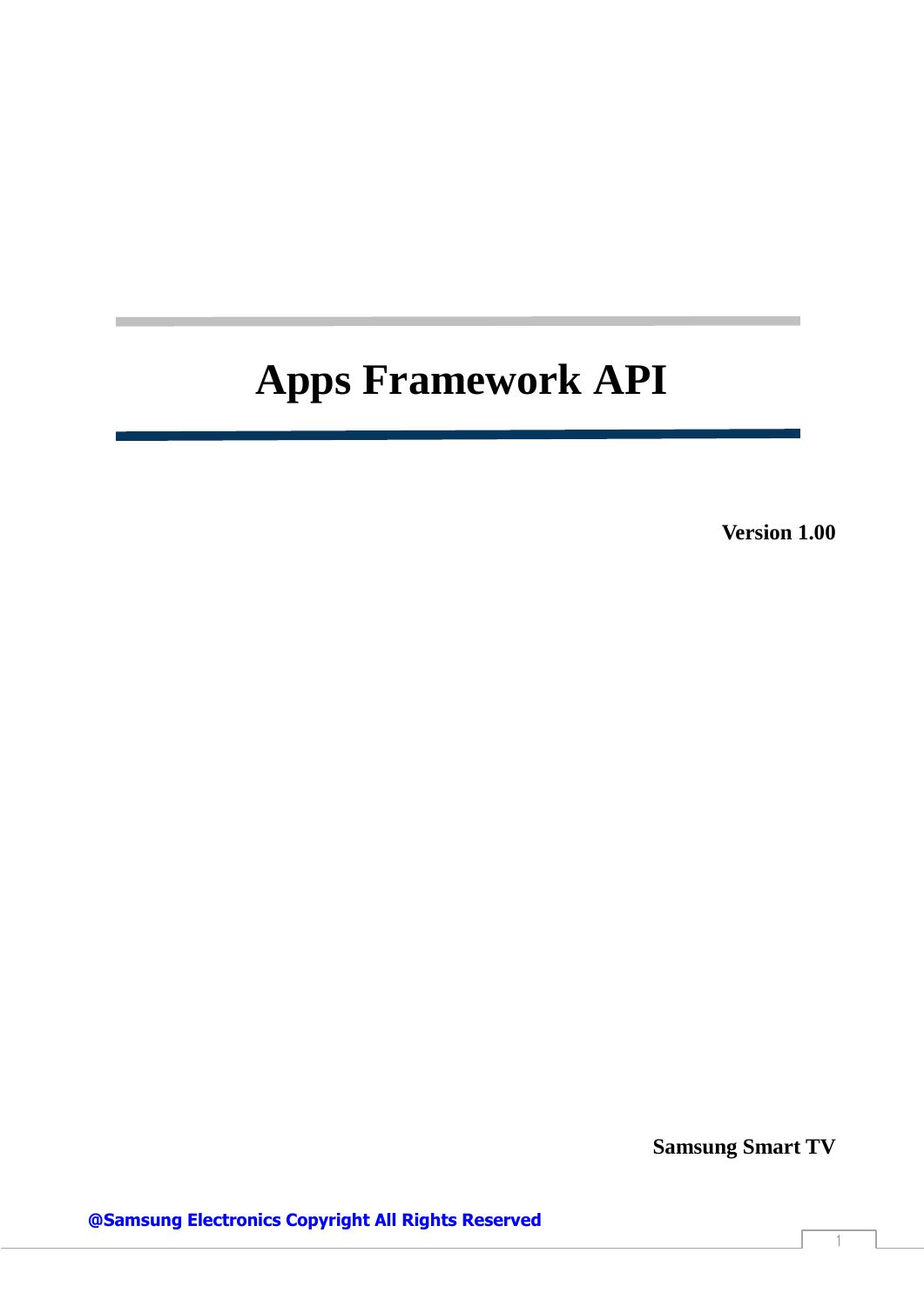| 1.1.   |  |
|--------|--|
| 1.1.1. |  |
| 1.1.2. |  |
| 1.1.3. |  |
| 1.1.4. |  |
| 1.1.5. |  |
| 1.1.6. |  |
| 1.1.7. |  |
| 1.1.8. |  |
|        |  |
|        |  |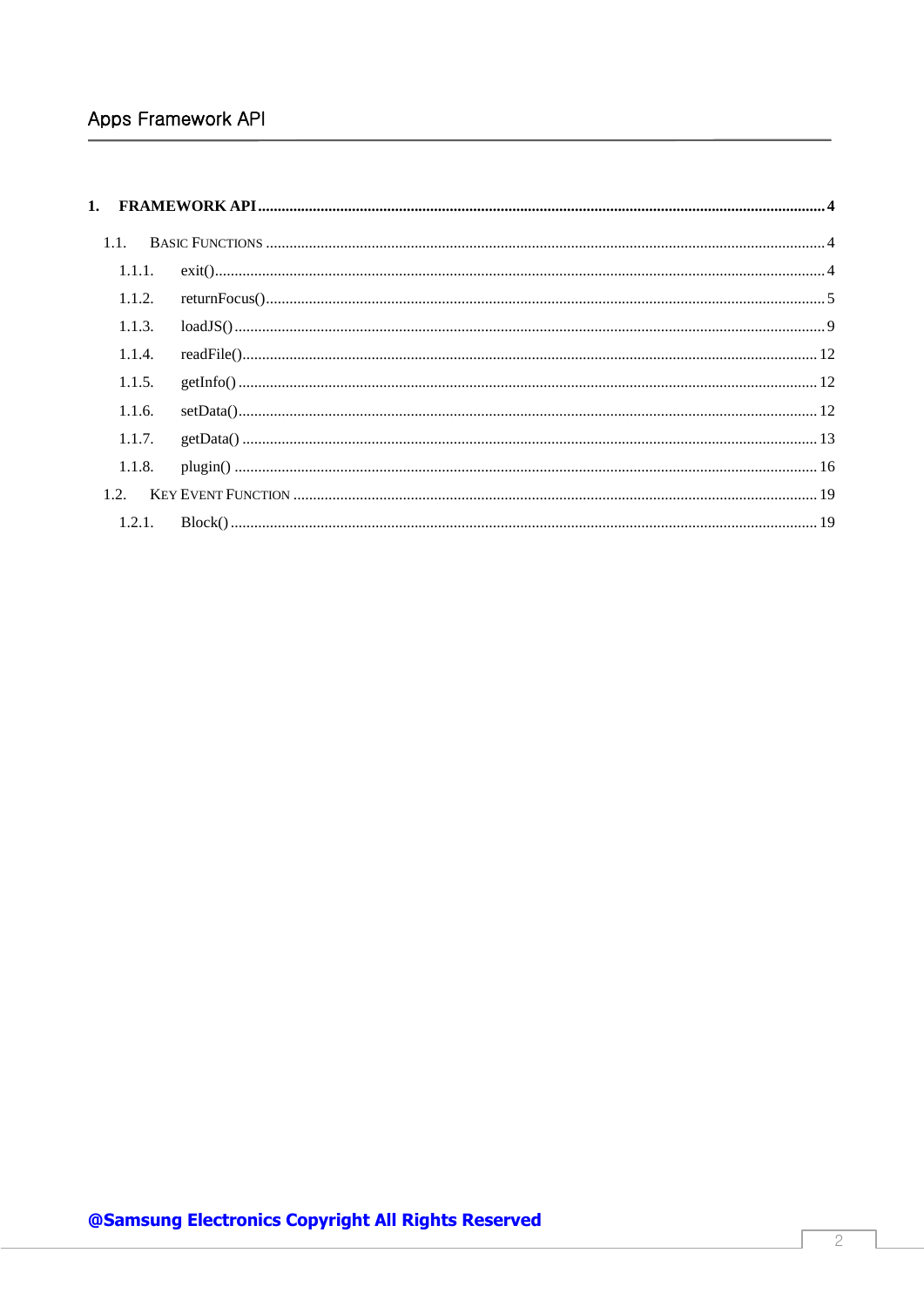## **Preface**

#### **Purpose of Document**

This document is written for the users of Samsung Smart TV SDK, who would like to use the Apps Framework and its inbuilt functions for the first time. This document contains detailed examples to understand the syntax of the Framework API functions better, and to make use of them in the applications. After reading the document, the reader should be able to make full and effective use of the functions in API framework and create basic applications.

#### **Target Readers**

This document targets the first time users of Samsung Smart TV SDK and its new inclusion, the Samsung WYSIWYG Editor. However, the reader is expected to have basic knowledge about Java Scripting, CSS and HTML. The document explains only the use of Samsung Smart TV SDK and its features. There are no explanations provided about the programming syntax and conventions of the scripting language and the programming language used.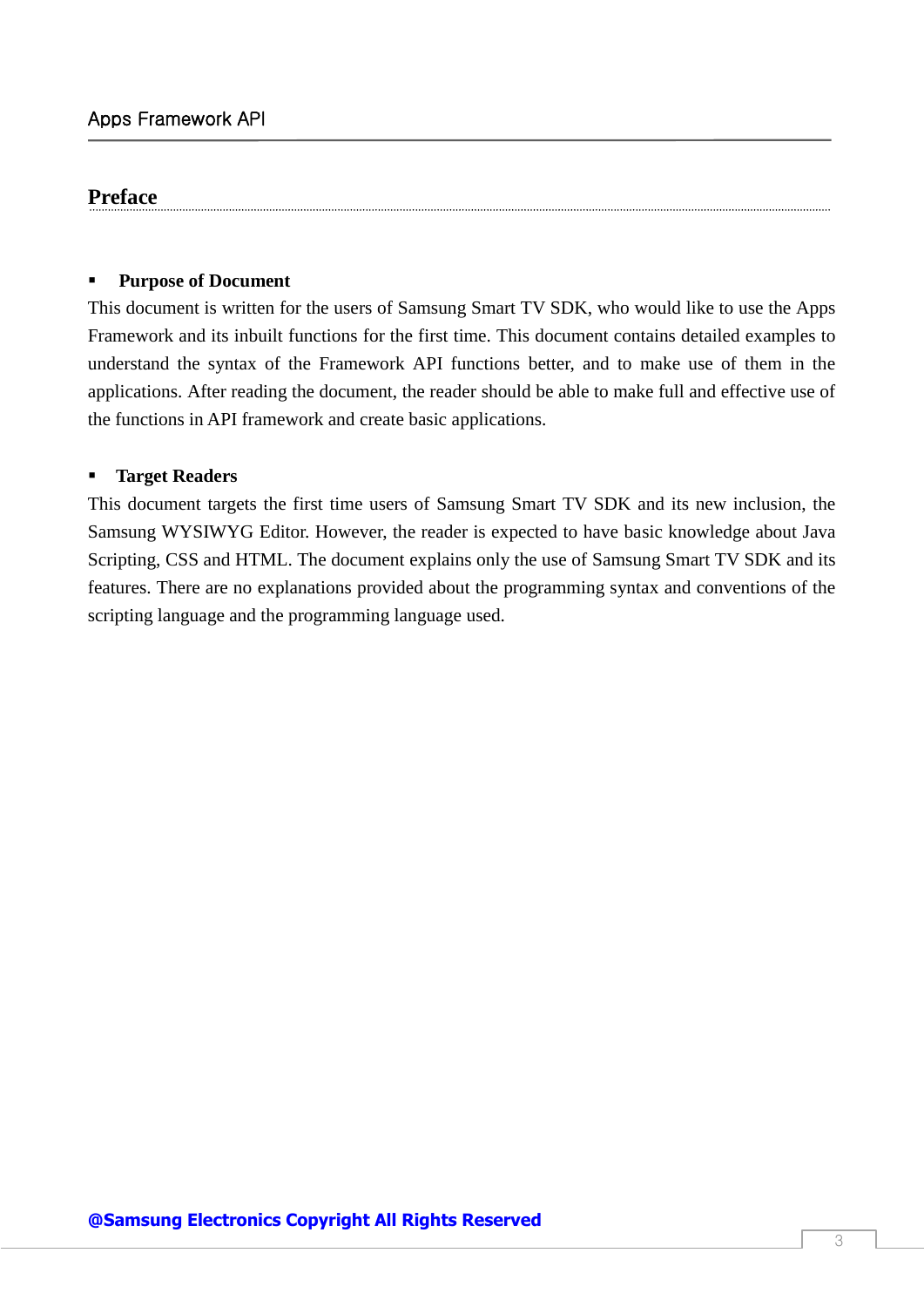## <span id="page-3-0"></span>**1. Framework API**

The Samsung Smart TV SDK framework API offers a list of functions that operate on the object instance of the framework. All these functions enhance the functionality of the framework. This section explains the uses of these functions with an example wherever possible.

## <span id="page-3-1"></span>**1.1. Basic Functions**

The basic functions offered by the framework are as follows. These functions are called by the framework within itself to carry out some specific tasks. However, these functions are also available to the developer for programming.

- *exit()*
- *returnFocus()*
- *loadJS()*
- *readFile()*
- *getInfo()*
- *getData()*
- *setData()*
- *plugin()*

## <span id="page-3-2"></span>*1.1.1.exit()*

| <b>Syntax</b>      | \$.sf.exit (Boolean)                                                                 |
|--------------------|--------------------------------------------------------------------------------------|
|                    | Boolean: true will exit to the TV screen                                             |
|                    | False will exit to the application manager.                                          |
|                    |                                                                                      |
| <b>Description</b> | This function is called to exit out of the application and return to the Application |
|                    | manager or the TV screen. It does this depending on the type of argument it takes.   |

To try it on the ENTER key on the remote control just add the line of code in the ENTER case of the handleKeyDown event.

| case \$.sfKey.ENTER: |                    |
|----------------------|--------------------|
|                      | \$.sf.exit(false); |
|                      | break;             |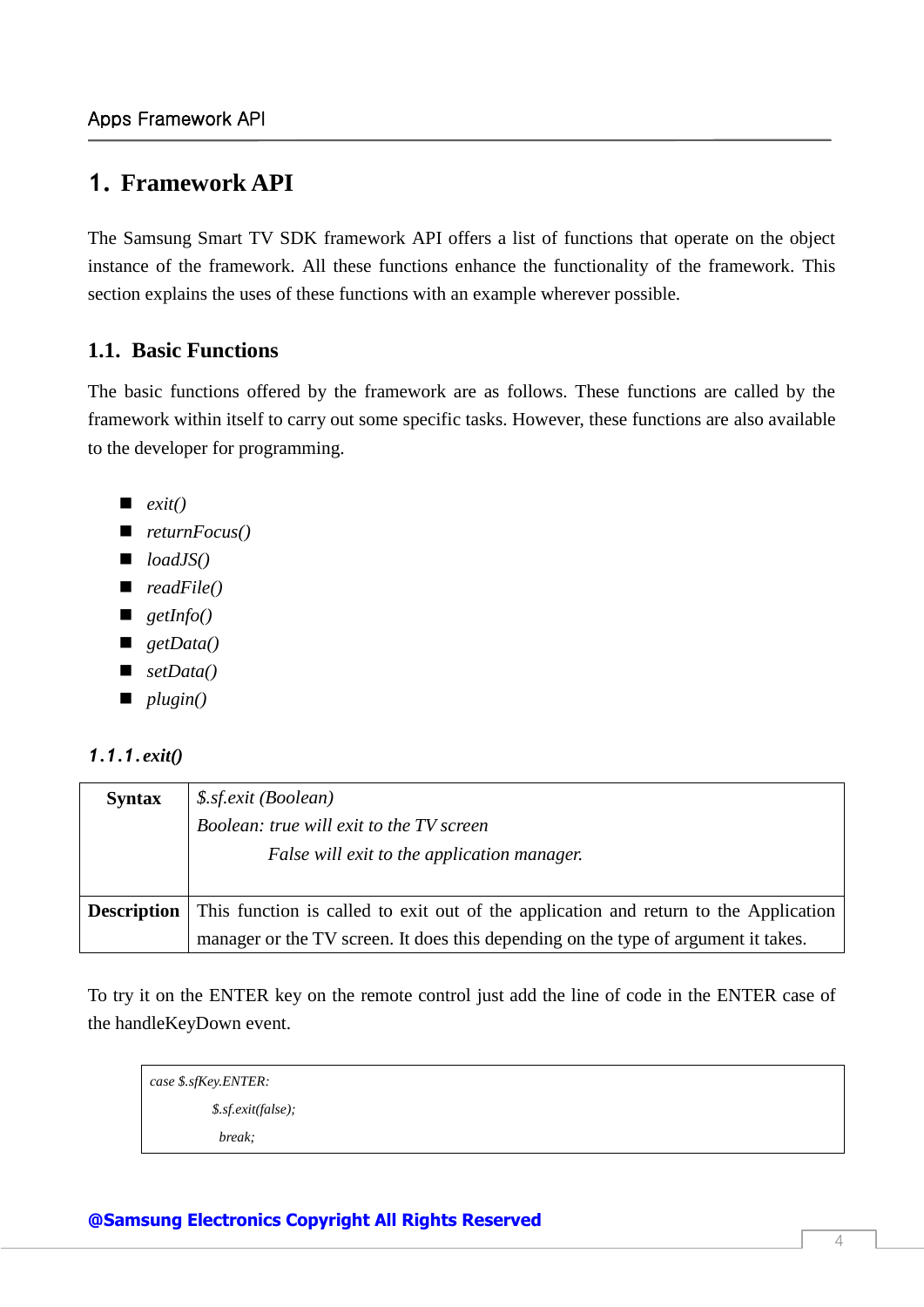

**Fig 1 Emulator with Contents Home/Application Manager**

Note that, there is an option called Emulator -> Run Emulator with Contents Home, in the Samsung Smart TV SDK. The Contents home in the SDK is just how the Application Manager will look like, on the Samsung Smart TV. Therefore, in order to see the application exiting to the application manager, when pressing the ENTER key (as in the code above), run the emulator with the Contents Home and then choose the application from there. Now press the ENTER key to see the application exit to the Application manager.

#### <span id="page-4-0"></span>*1.1.2.returnFocus()*

| <b>Syntax</b> | $\frac{1}{2}$ \$.sf. return Focus()                                              |
|---------------|----------------------------------------------------------------------------------|
|               | <b>Description</b> The return focus function returns the focus to the framework. |

A new example for this function is given. A keen observer would have already noticed a list of inbuilt functions that is being called by the framework, whenever the application is manipulated with the components. It is usually displayed in the log manager. This is one such function. For example, if you have already experimented with the Popup or Date picker components, you would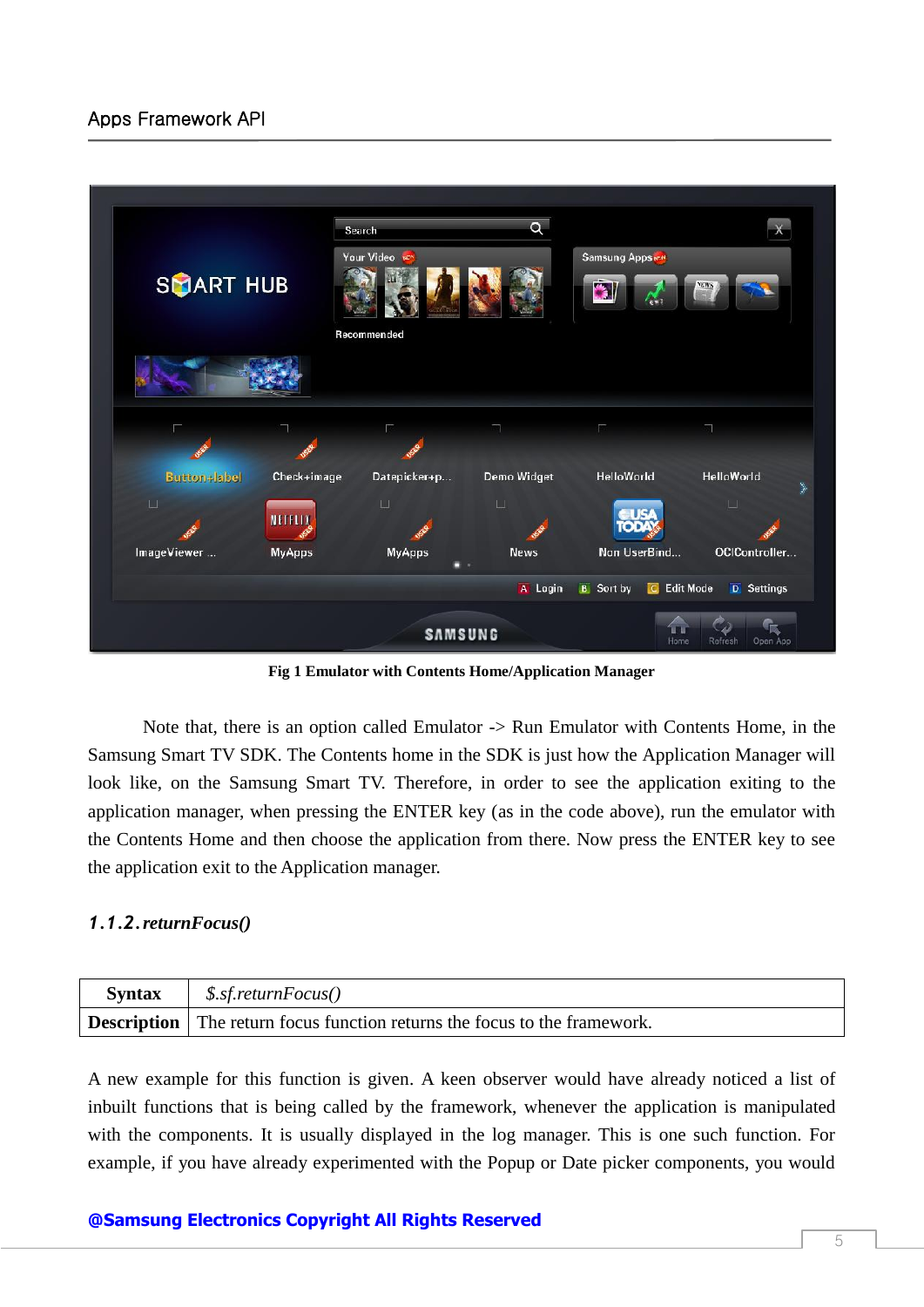have noticed that whenever a response is given for the Popup/Date picker, and the popup box closes, the \$.sf.returnFocus() appears in the command window of the Samsung Smart TV SDK. This is because, the popup and a few other components has some focus stealing functions that steals the focus from the framework/scene onto itself. So upon closing the Popup, the framework calls the above function to return the focus to the framework.

#### **Example**



*Step1: -* Open the Samsung WYSIWYG Editor and add two buttons and one popup.

**Fig 2 WYSIWYG Editor with 2 Buttons and popup (invisible)**

For better understanding add a popup component with 2 buttons OK and CANCEL. Now, the popup is present in the above editor, however the popup is not seen unless show() property of the popup is set to true during runtime as explained in the above example. Now export the design.

*Step2:* - Now in Scene1.js that appears, add the following code first to navigate/switch between the two buttons just added

```
function SceneScene1(options) {
           this.options = options;
      this.index =1;
}
SceneScene1.prototype.initialize = function () {
```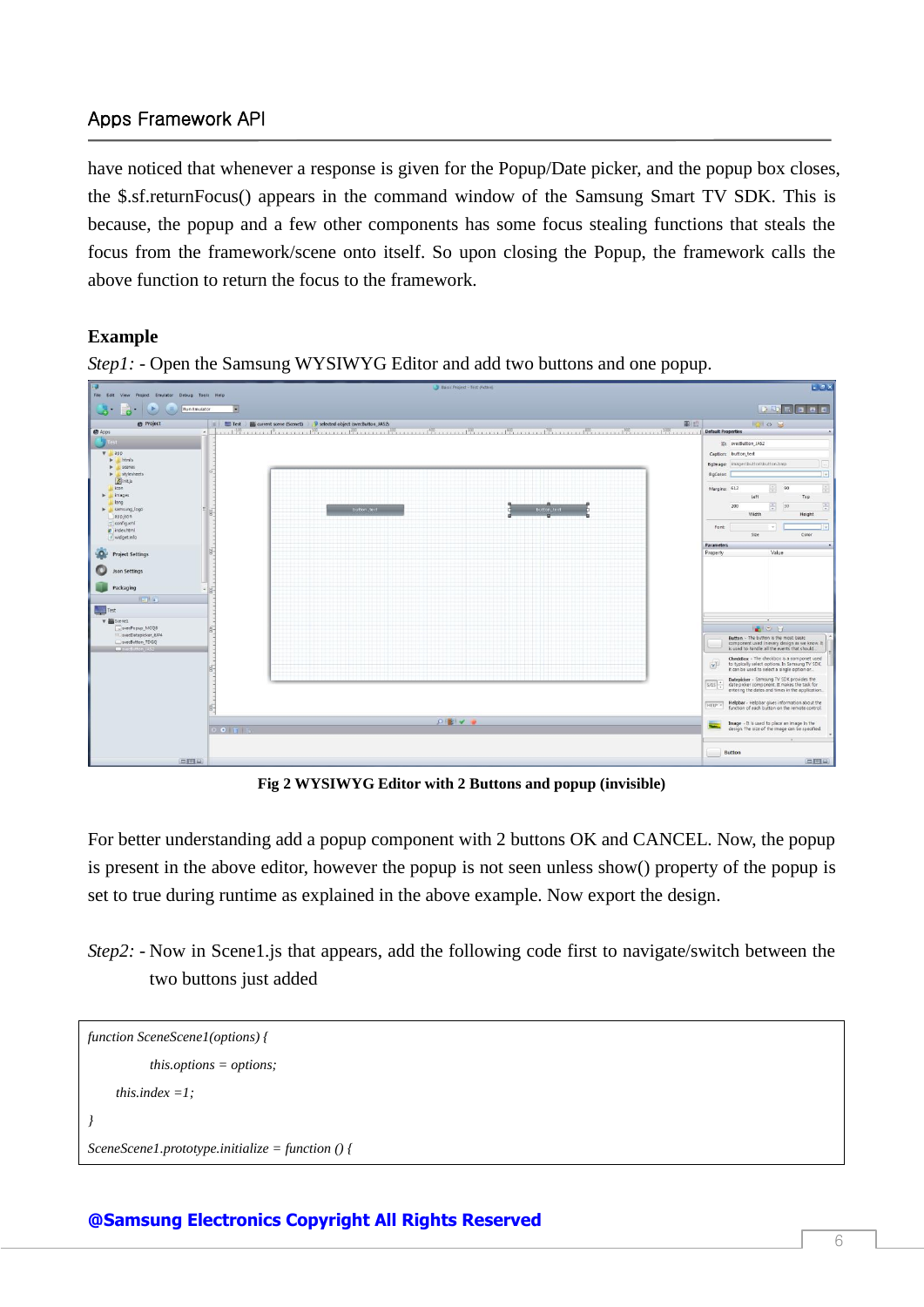```
alert("SceneScene1.initialize()");
          // this function will be called only once when the scene manager show this scene first time
          // initialize the scene controls and styles, and initialize your variables here 
          // scene HTML and CSS will be loaded before this function is called
          $('#svecPopup_ok_cancel_50Z0').sfPopup({text:'popup text', Num:'2', callback: 
function(rlt){$.sfScene.get('Scene1').popupcallback(rlt)}});
          $('#svecButton_YQ4I').sfButton({text:'button_bgimage', width:'200px'});
          $('#svecButton_HBST').sfButton({text:'button_bgimage', width:'200px'});
          $('#svecButton_YQ4I').sfButton('focus');
}
SceneScene1.prototype.handleKeyDown = function (keyCode) {
          alert("SceneScene1.handleKeyDown(" + keyCode + ")");
          // TODO : write an key event handler when this scene get focued
          switch (keyCode) {
          case $.sfKey.LEFT:
                       this.index =1;
                       if (this.index == 1)
 {
                       $('#svecButton_YQ4I').sfButton('focus');
                       $('#svecButton_HBST').sfButton('blur');
 }
                    break;
          case $.sfKey.RIGHT:
                   this.index = this.index+1; 
                   if(this.index == 2)
 {
                        $('#svecButton_HBST').sfButton('focus');
                        $('#svecButton_YQ4I').sfButton('blur');
 }
                              break;
```
*Step3*: - To show the popup box add the following code. The popup is displayed on pressing UP key of the remote control.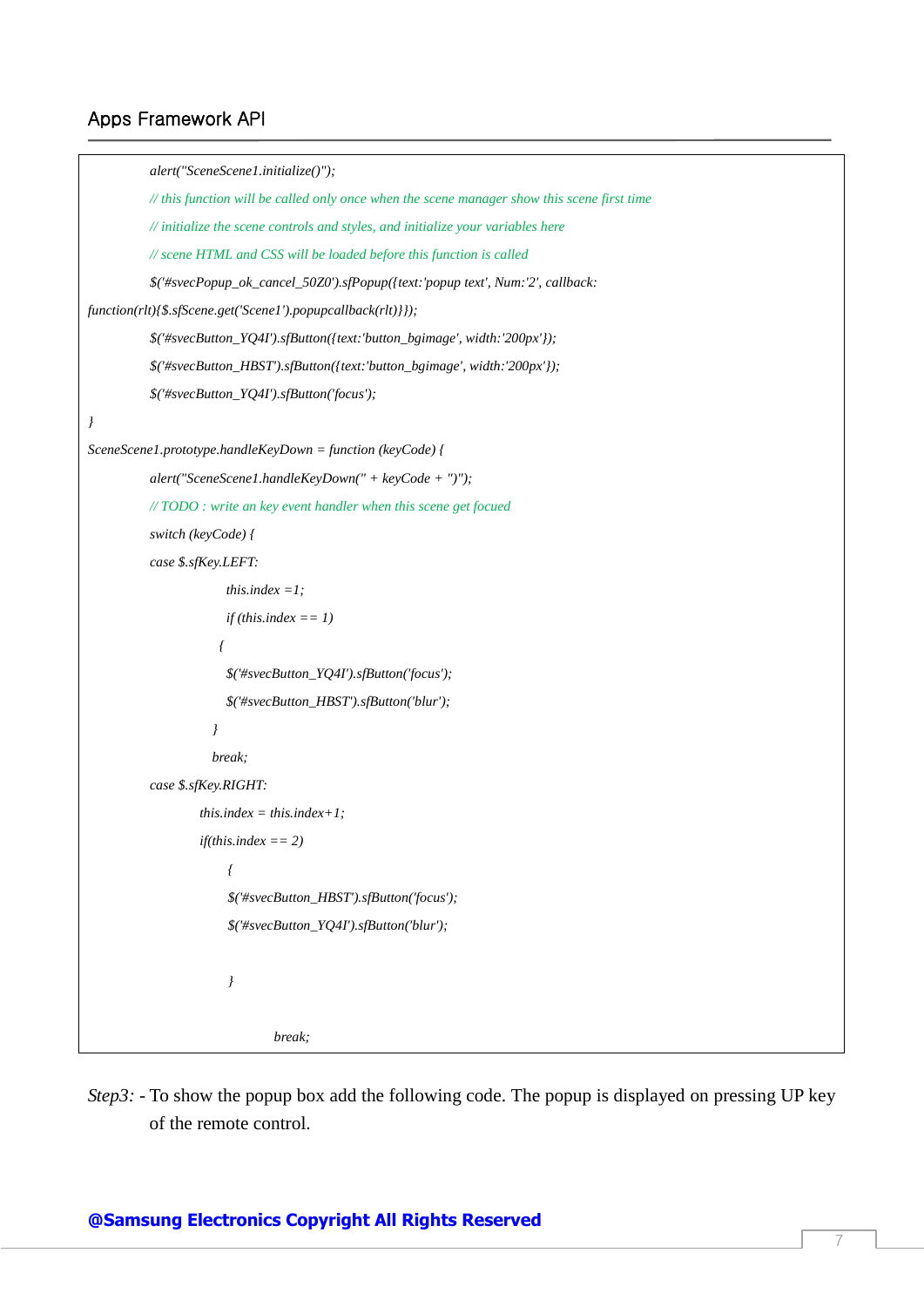| case $$.$ sfKey.UP:                                                                                                                                                                                                                                                                                                                                                                                                                                                                     |
|-----------------------------------------------------------------------------------------------------------------------------------------------------------------------------------------------------------------------------------------------------------------------------------------------------------------------------------------------------------------------------------------------------------------------------------------------------------------------------------------|
| $\frac{\mathcal{S}^{\prime\prime}\# \text{s} \text{v} e cButton}{\mathcal{S}^{\prime\prime}}$ / $\frac{\mathcal{S}^{\prime\prime}}{\mathcal{S}^{\prime\prime}}$ / $\frac{\mathcal{S}^{\prime\prime}}{\mathcal{S}^{\prime\prime}}$ / $\frac{\mathcal{S}^{\prime\prime}}{\mathcal{S}^{\prime\prime}}$ / $\frac{\mathcal{S}^{\prime\prime}}{\mathcal{S}^{\prime\prime}}$ / $\frac{\mathcal{S}^{\prime\prime}}{\mathcal{S}^{\prime\prime}}$ / $\frac{\mathcal{S}^{\prime\prime}}{\mathcal{$ |
| $\frac{\mathcal{S}(\mathcal{H} \text{s} \text{vec} \text{Popup}\_ok\_cancel\_50Z0')\cdot \text{sfPopup}}{\mathcal{H} \text{loop}}$                                                                                                                                                                                                                                                                                                                                                      |
| break:                                                                                                                                                                                                                                                                                                                                                                                                                                                                                  |

If noticed, it is seen that the popup that appears, steals the focus from the screen and you will now be able to switch between only 2 buttons (OK and CANCEL) which are present on the popup that appears. It is no longer possible to switch between the two buttons you have added in the design.

*Step4*: - Now in order to return the focus to the framework without allowing the Popup to steal the focus, and be able to again switch between the buttons that were added previously, insert the following lines of code appropriately.

| case $$.s$ fKey.UP:                                    |  |
|--------------------------------------------------------|--|
|                                                        |  |
| $\$('\#svecButton_YQ4I').sfButton('focus');$           |  |
| $\$('\#svecPopup\_ok\_cancel\_50Z0').sfPopup('show');$ |  |
| $$. s$ f.return $F$ ocus();                            |  |
| break;                                                 |  |

| Focus is still on the<br>Framework/Buttons<br>popup text<br>OK<br>Cancel |  |
|--------------------------------------------------------------------------|--|
|                                                                          |  |
|                                                                          |  |
|                                                                          |  |

**Fig 3 Emulator with Focus on the framework (invisible)**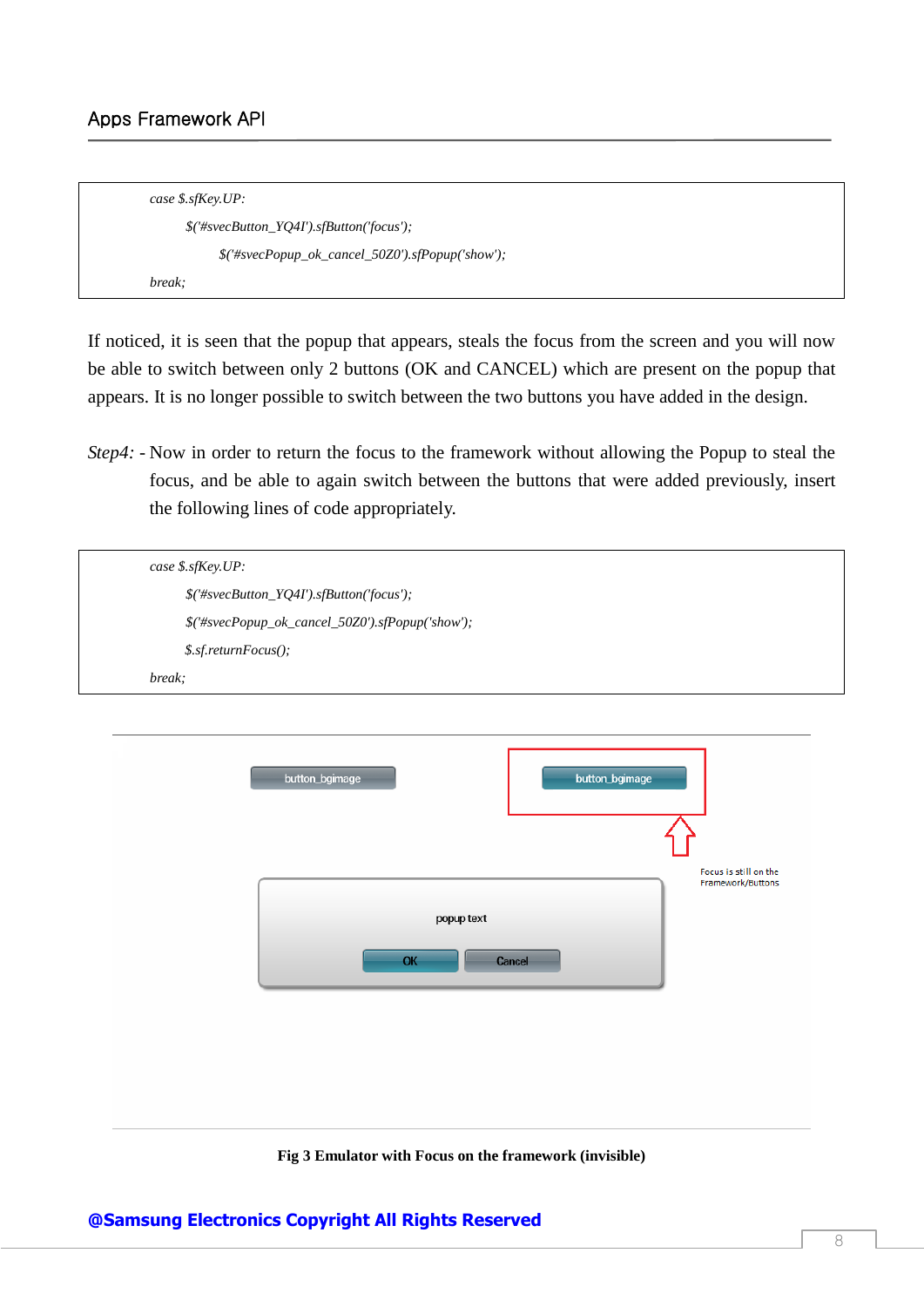If the focus has to be returned to the popup again, set the show() property of the popup to true again or remove the returnFocus function that has been just included. Note that this is just an example to explain how the function works. returnFocus() function is mostly used by the framework within itself. The developer might hardly find the need to use them in the application.

## <span id="page-8-0"></span>*1.1.3.loadJS()*

| <b>Syntax</b> | \$.sf.loadJS('JavaScriptFileName.js')                       |  |
|---------------|-------------------------------------------------------------|--|
|               | JavaScriptFileName.js<br>(String)                           |  |
|               | <b>Description</b>   Loads the JavaScript files dynamically |  |

Often, a developer might need to add files dynamically within the application on the fly, thereby reducing the time and memory that it takes to load the files initially. This functionality can be made possible by the function loadJS.

An example application is shown below. Before that, there are a few things that a developer might need to take a note of. While loading a JavaScript file, the loadJS() function searches for the file, starting from the (your installation folder)/MyApps/ directory. So, any file that the user might wish to load in an application must be present inside this folder. And proper paths for files placed anywhere deeper within directory, has to be specified appropriately.

For this example, a JavaScript file api.js to add two numbers is written and placed in MyApps folder. There is a Scene1 with a label that is created and exported from the Samsung WYSIWYG Editor. The file api.js is loaded in Scene1.js when required and the result of this sum is printed in the label.

## **Example**

- *Step1: -* Create a Scene with a label and import it to the Samsung Smart TV SDK.
- *Step2:* In the MyApps folder that is created by default (when exporting the design) add a new file called as api.js and add the following JavaScript code to add two numbers.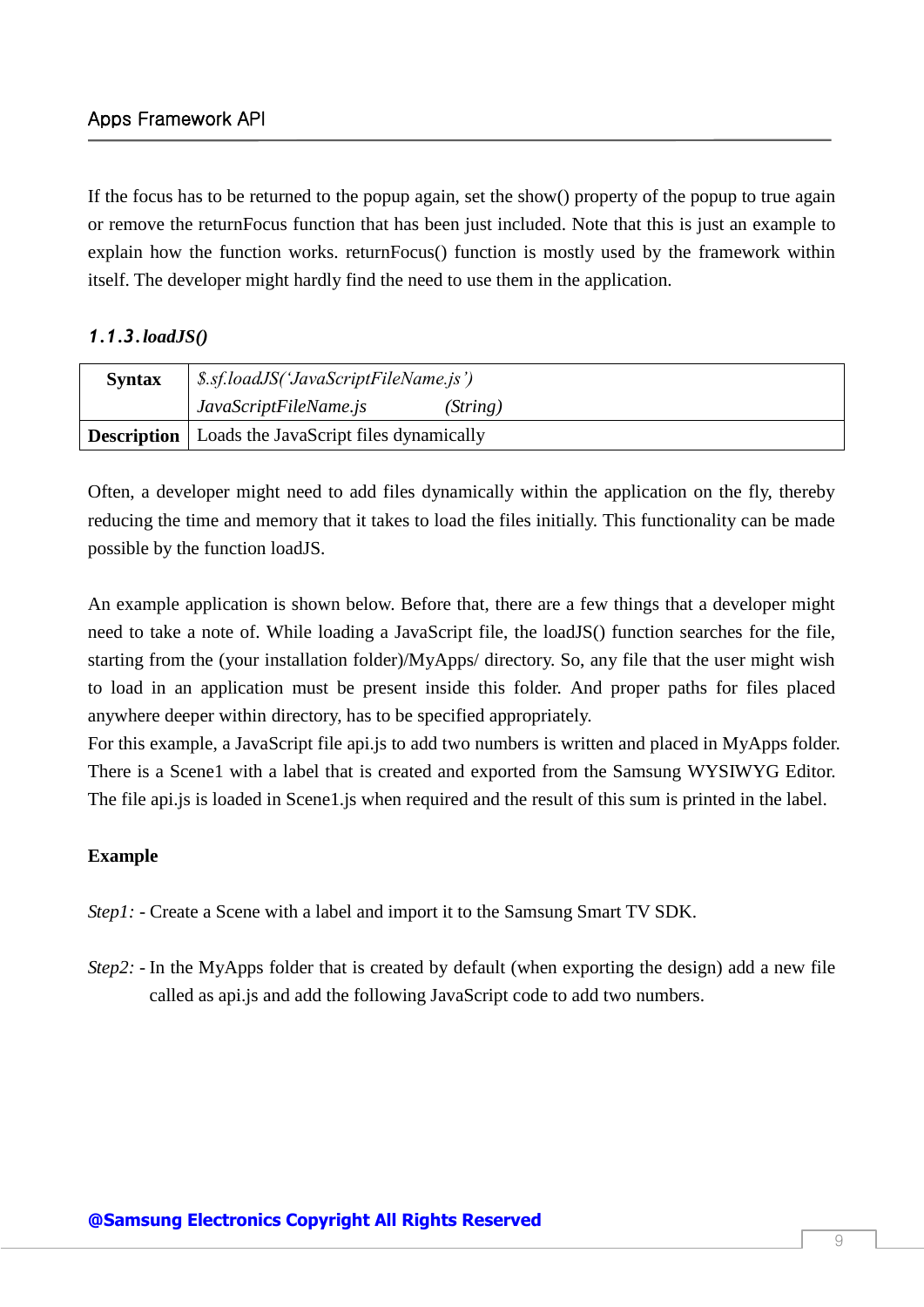



```
function Foo()
{ this.x = 1;
}
Foo.prototype. AddX = function(y) // Define Method
{ this.x += y;
     return this.x;
}
obj = new Foo;
var ans = obj.AddX(5);
```
*Step3:* - Now write code in the Scene1.js to load the file into the application when needed and show the value.

| $SceneScene 1. prototype.handle KeyDown = function (keyCode)$            |  |
|--------------------------------------------------------------------------|--|
| $\alpha$ alert("SceneScene1.handleKeyDown(" + keyCode + ")");            |  |
| $\# \text{TODO}$ : write an key event handler when this scene get focued |  |
| switch (keyCode) {                                                       |  |
| case \$.sfKey.LEFT:                                                      |  |
| break;                                                                   |  |
| case \$.sfKey.RIGHT:                                                     |  |
| break;                                                                   |  |
| case $$.$ sf $Kev.UP$ :                                                  |  |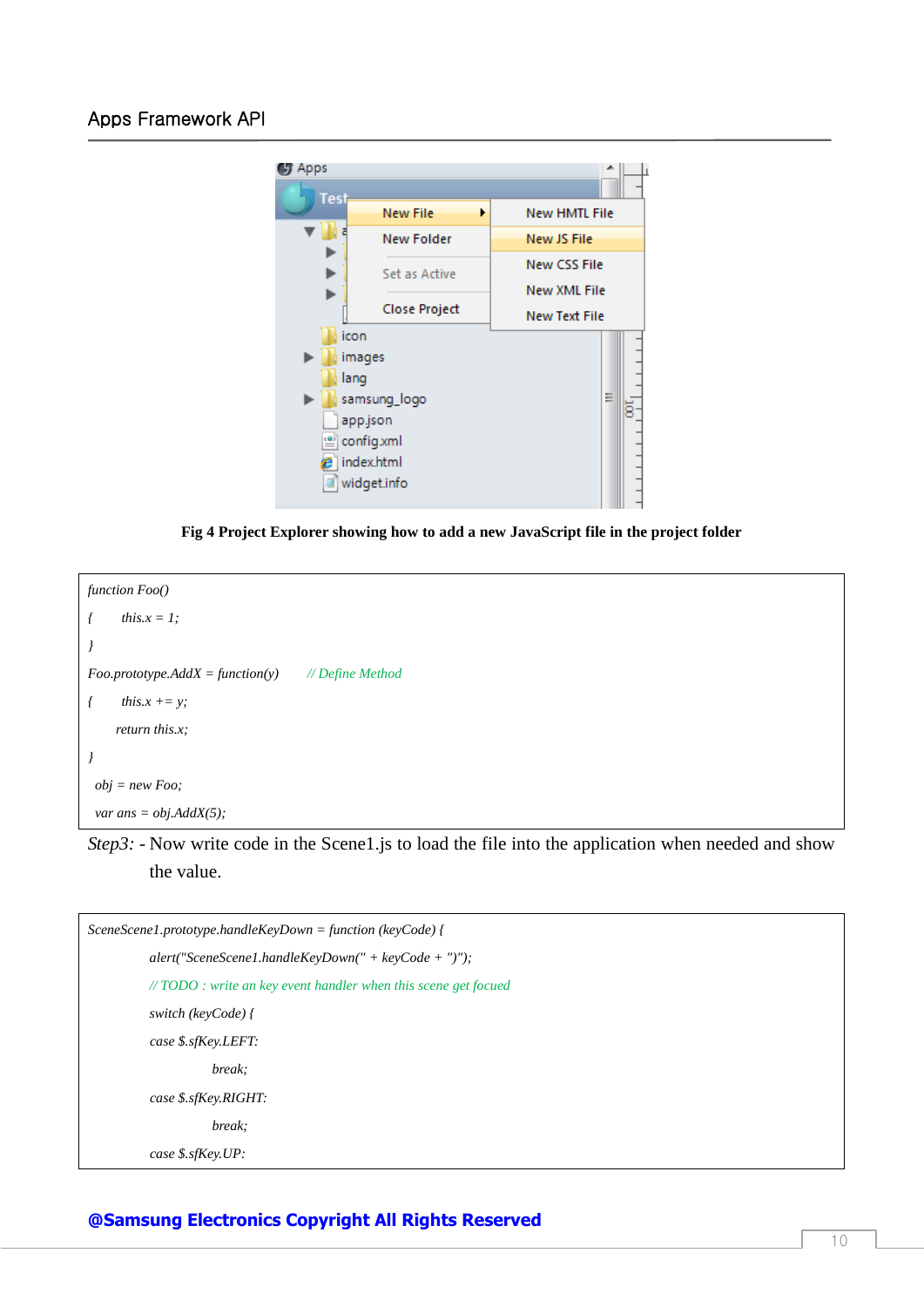| break;                     |                                                                                                                            |
|----------------------------|----------------------------------------------------------------------------------------------------------------------------|
| case \$.sfKey.DOWN:        |                                                                                                                            |
|                            | $\$('\#svecLabel_UZIQ')$ .html("The answer from api. js is " + " " + ans);                                                 |
|                            | // \$('#svecLabel_UZIQ').sfLabel({text:'Label is printing Answer from api . js. The answer = ' +" "+ ans, width:'410px'}); |
| break;                     |                                                                                                                            |
| case \$.sfKey.ENTER:       |                                                                                                                            |
|                            | \$.sf.loadJS('api.js');                                                                                                    |
| break;                     |                                                                                                                            |
|                            |                                                                                                                            |
| default:                   |                                                                                                                            |
| alert(" Unhandled key !"); |                                                                                                                            |
| break;                     |                                                                                                                            |
| $\overline{I}$             |                                                                                                                            |
|                            |                                                                                                                            |

The answer from api. is is 6

#### **Fig 5 Emulator output of loadJS**

The JavaScript file gets loaded when the ENTER key on the remote is pressed and the result is displayed in the label on pressing the DOWN key. Note that if loadJS() is given in one of the functions like initialize(), the file will be loaded when the application starts. This is because,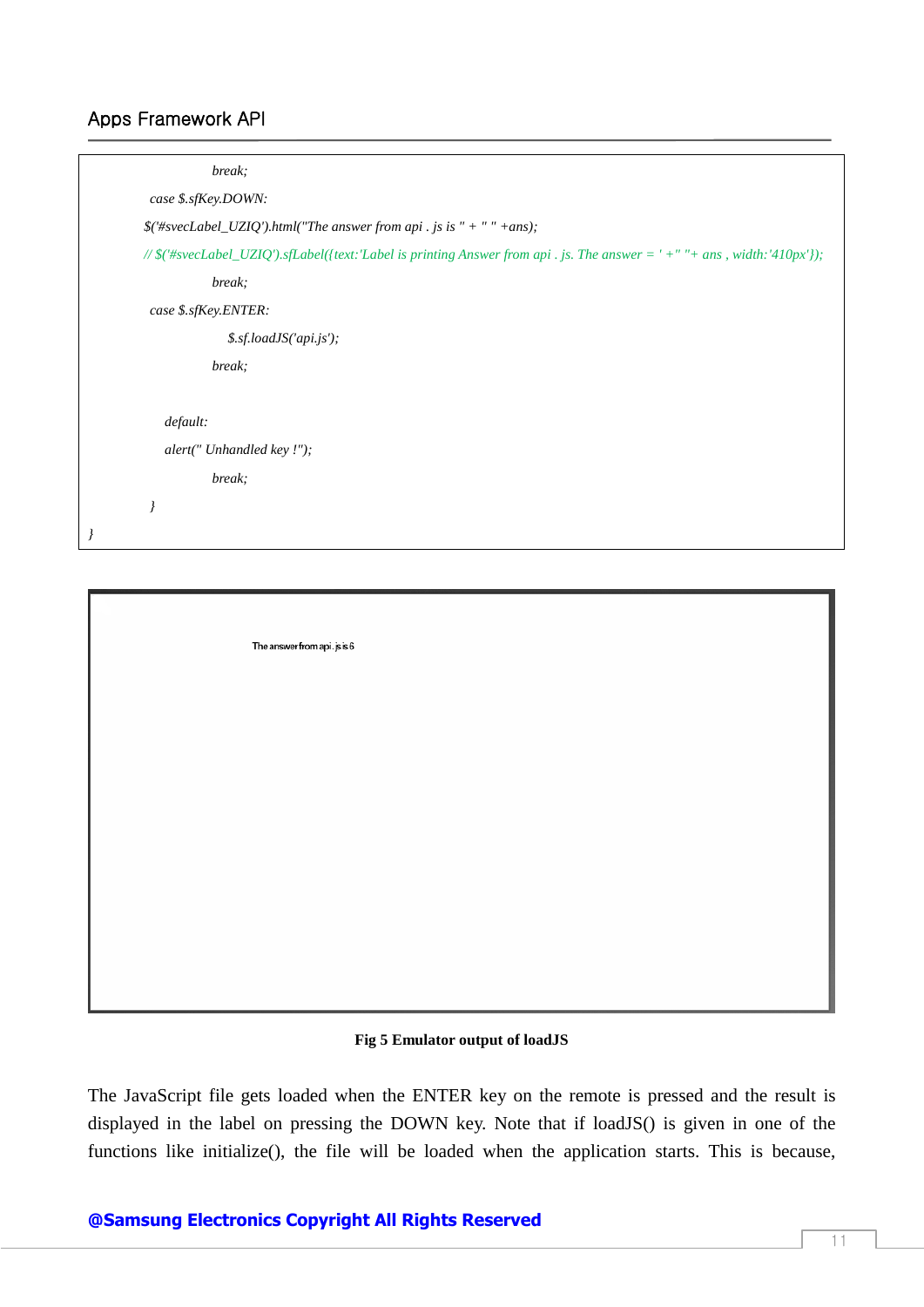initialize() is called when the application is initialized. And if this happens, the entire purpose of the function is lost. Hence the developer needs to make a wise decision of when to load the file appropriately. The value of the result can be displayed in the Label in either ways shown above. Try both of them.

#### <span id="page-11-0"></span>*1.1.4.readFile()*

| <b>Syntax</b>      | <i>S.sf.readFile('FileName')</i>                                                            |  |
|--------------------|---------------------------------------------------------------------------------------------|--|
|                    | FileName<br>(String)                                                                        |  |
| <b>Description</b> | Similar to load JS() function, read File() reads a file and returns the contents of file in |  |
|                    | String format.                                                                              |  |

#### <span id="page-11-1"></span>*1.1.5.getInfo()*

| <b>Syntax</b> | $\frac{1}{2}$ \$.sf.getInfo(value)                                              |  |
|---------------|---------------------------------------------------------------------------------|--|
|               | Value (String) language, country, modelid, area, firmware (any one at a time)   |  |
|               | <b>Description</b> The getInfo() function is used to get TV Environment values. |  |

The TV can have lot of information about its operating environment such as country, language, modelID, etc. It is very likely that a user might want to use these values for developing an application.

For example, the TV might have information about the present country in its internal memory. A developer might want to restrict certain content of his application, based on the country of the viewer. Therefore, the developer might want to use this information about the country, that is present in the internal memory of the TV. getInfo() is very useful for this purpose. It helps the developer to retrieve the required information from the TV's internal memory. Another developer might want to automatically select a language based on the language of the TV. Likewise, this function can find several other applications.

#### <span id="page-11-2"></span>*1.1.6.setData()*

| <b>Syntax</b> | \$. s f. set Data(key, value)                                                                              |  |
|---------------|------------------------------------------------------------------------------------------------------------|--|
|               | (String) Name of the environment variable<br>Key                                                           |  |
|               | (String) value of the variable<br>value                                                                    |  |
|               | <b>Description</b>   This function is used to set the value of an application environment value. This data |  |
|               | is application specific, and can be set as per application requirements.                                   |  |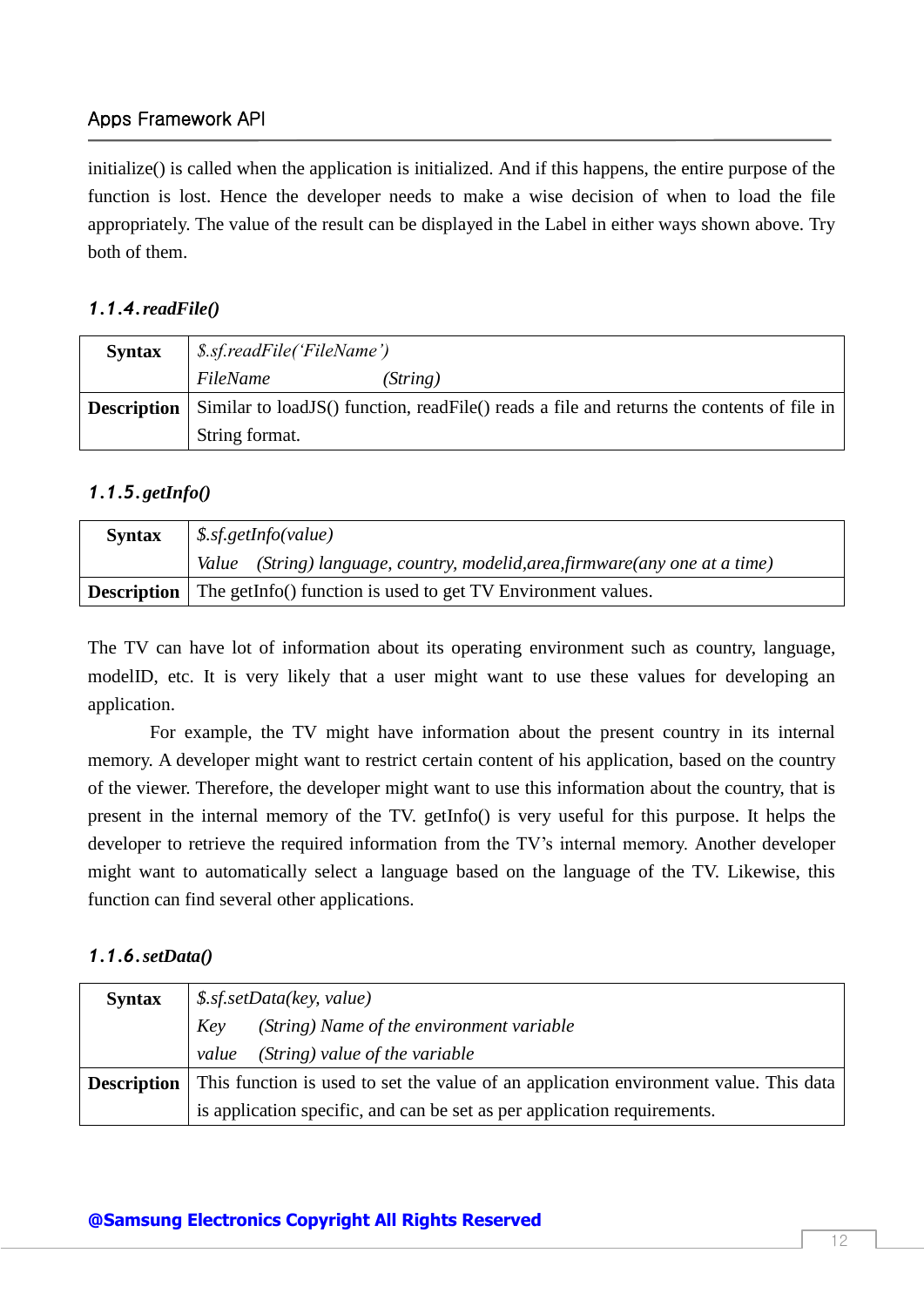## <span id="page-12-0"></span>*1.1.7.getData()*

| <b>Syntax</b> | \$. s f.get Data(key)<br>(String) Name of the environment variable<br>Key                                  |  |
|---------------|------------------------------------------------------------------------------------------------------------|--|
|               | <b>Description</b> This function is used to get the value of the environment variable that has been set by |  |
|               | the user.                                                                                                  |  |

This function can be used only after using setData(). Because, it is possible to get a value only after the value has been set.

#### **Example**

The example program for the four functions above has been given in the same application. The application has a Scene with a label, which displays the text according to the function which is triggered. When the ENTER button is pressed, the label displays the text of the readFile() function. When the DOWN key is pressed, the label displays the modelID of the getInfo() function. When the LEFT key is pressed, the setData function sets the value of the TV environment variable name 'myName'. When the RIGHT key is pressed the value that is just set is displayed in the label.

- *Step1*: Just as in the previous examples add a Scene and a Label and export it to the Samsung Smart TV SDK.
- *Step2: -* Similar to adding a JavaScript file, add any random text file to the project folder MyApps. Include any text in the file that has been just added.
- *Step3:* Now in Scene1.js add the following code for the readFile() under the ENTER keyCode of the handleKeyDown.

| case \$.sfKey.ENTER:                                                               |                                                                    |  |  |  |
|------------------------------------------------------------------------------------|--------------------------------------------------------------------|--|--|--|
| var str = $$.s$ f.readFile('new.txt');                                             |                                                                    |  |  |  |
| $\frac{1}{\sqrt{8}}$ ('#svecLabel_50Z0').sfLabel({text:" " + str, width:'385px'}); |                                                                    |  |  |  |
| $$(\#svecLabel\_50Z0').html(str);$                                                 |                                                                    |  |  |  |
| // See the difference between both and note them!                                  | ".html" does not give you blank spaces, whereas, normal case gives |  |  |  |
| you EOL boxes                                                                      |                                                                    |  |  |  |
| break:                                                                             |                                                                    |  |  |  |

Now the output looks as follows when the ENTER key of the remote is pressed. It is shown in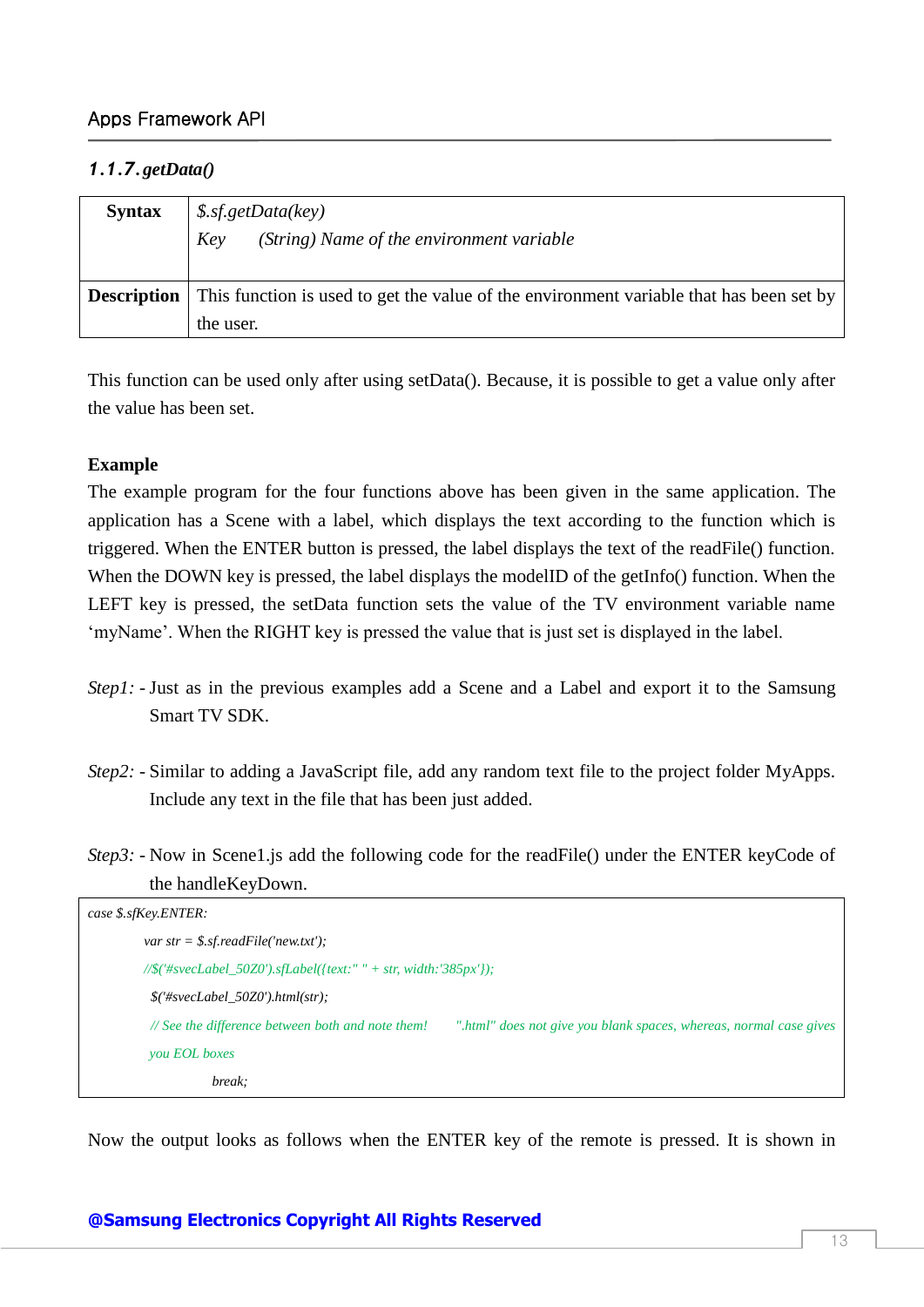#### Figure 6.

*Step4:* - Now in order to see the working of getInfo() add the following code in the DOWN keyCode of the handleKeyDown(). When the user presses DOWN key of the remote, the value obtained by the getInfo is displayed in the label. The output of which has been shown in Figure 7.



**Fig 6 Emulator showing the output of readFile()**

*Step5*: - To experiment how setData() and getData() works add the following code in the LEFT and RIGHT cases of the keyCode. When the LEFT key is pressed the value is set and when the RIGHT key is pressed the value that is set is displayed. Figure 8 shows the same.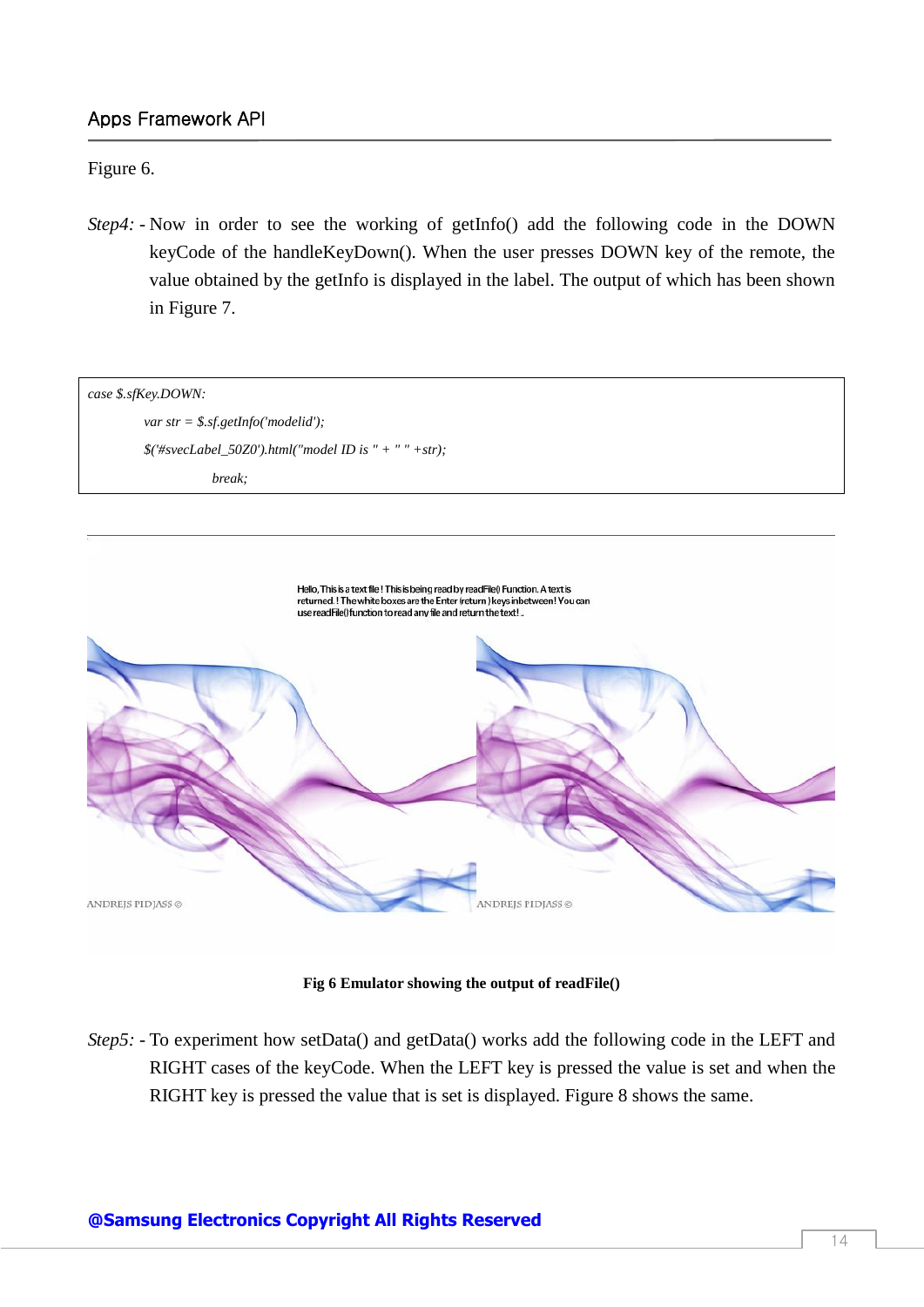# *case \$.sfKey.LEFT: \$.sf.setData('myname', 'Jack'); break; case \$.sfKey.RIGHT: var mystr = \$.sf.getData('myname'); \$('#svecLabel\_50Z0').html('This is the value from getData(). Name of the config \'myName\' is ' + " " +mystr); break;*



**Fig 7 Emulator showing the output of getInfo()**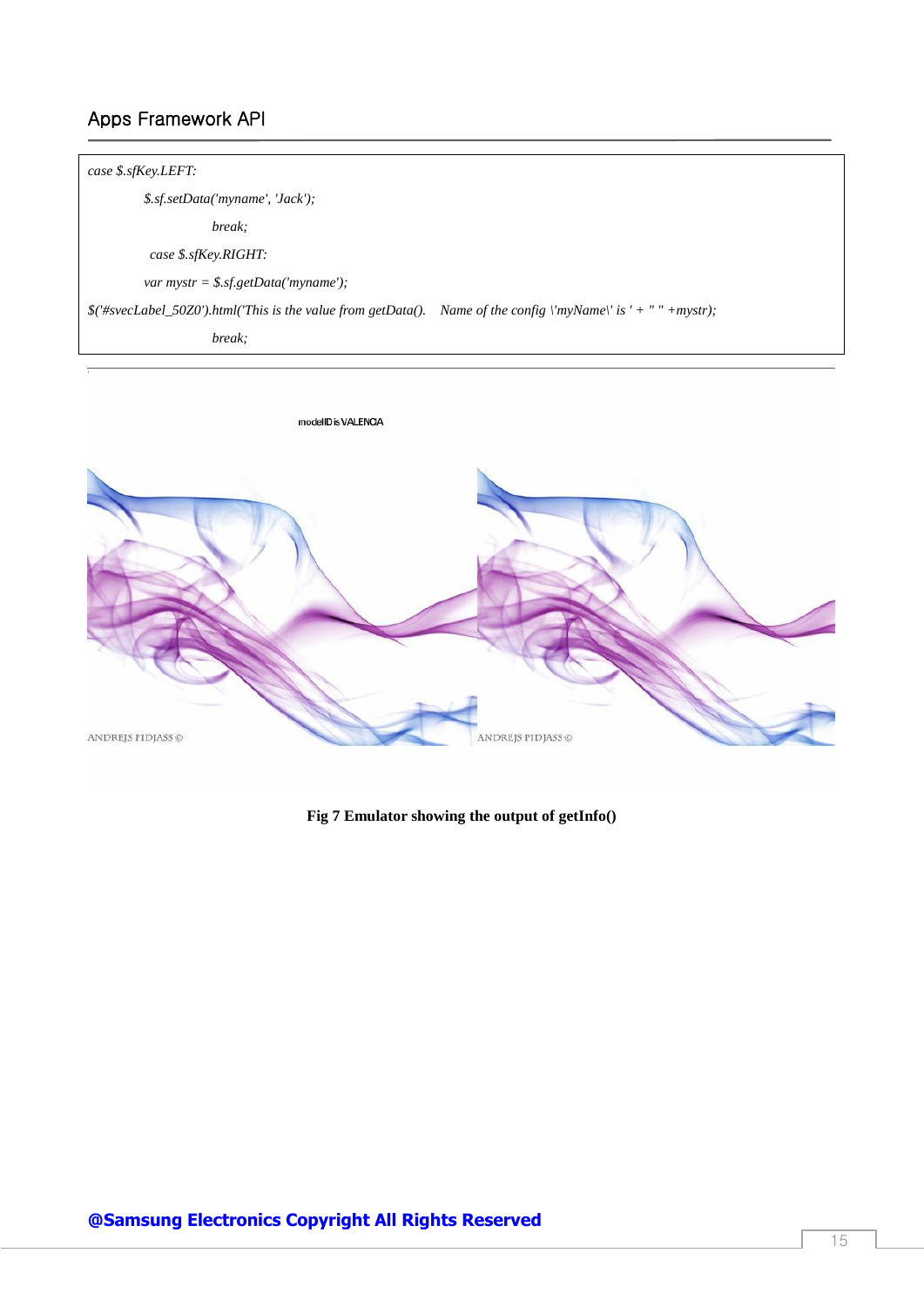

**Fig 8 Emulator showing the output of getData() and setData()**

## <span id="page-15-0"></span>*1.1.8.plugin()*

| <b>Syntax</b> | <i>S.sf.plugin ('name')</i>                                                                       |  |  |
|---------------|---------------------------------------------------------------------------------------------------|--|--|
|               | name (String) TV, TVMW, NNAVI, AUDIO, APPCOMMON, FRONTPANEL,                                      |  |  |
|               | <b>IMAGEVIEWER, PLAYER</b>                                                                        |  |  |
|               | <b>Description</b> The API framework function plugin() is used to create an instance of a plugin. |  |  |

To understand more about plugins you are encouraged to read the Device API documentation. In the naive way, the programmer has to insert an html object and write JavaScript function to access and modify the properties of the created HTML object. This usually requires, inserting and creating an object of a HTML elopement.

However, plugin () function makes this job easier, by creating an object to the plugin. If it doesn't exist, it creates the plugin and gives a handle, to access the properties of the plugin. The example illustrates the use of plugin () function.

#### *Example for plugin () function*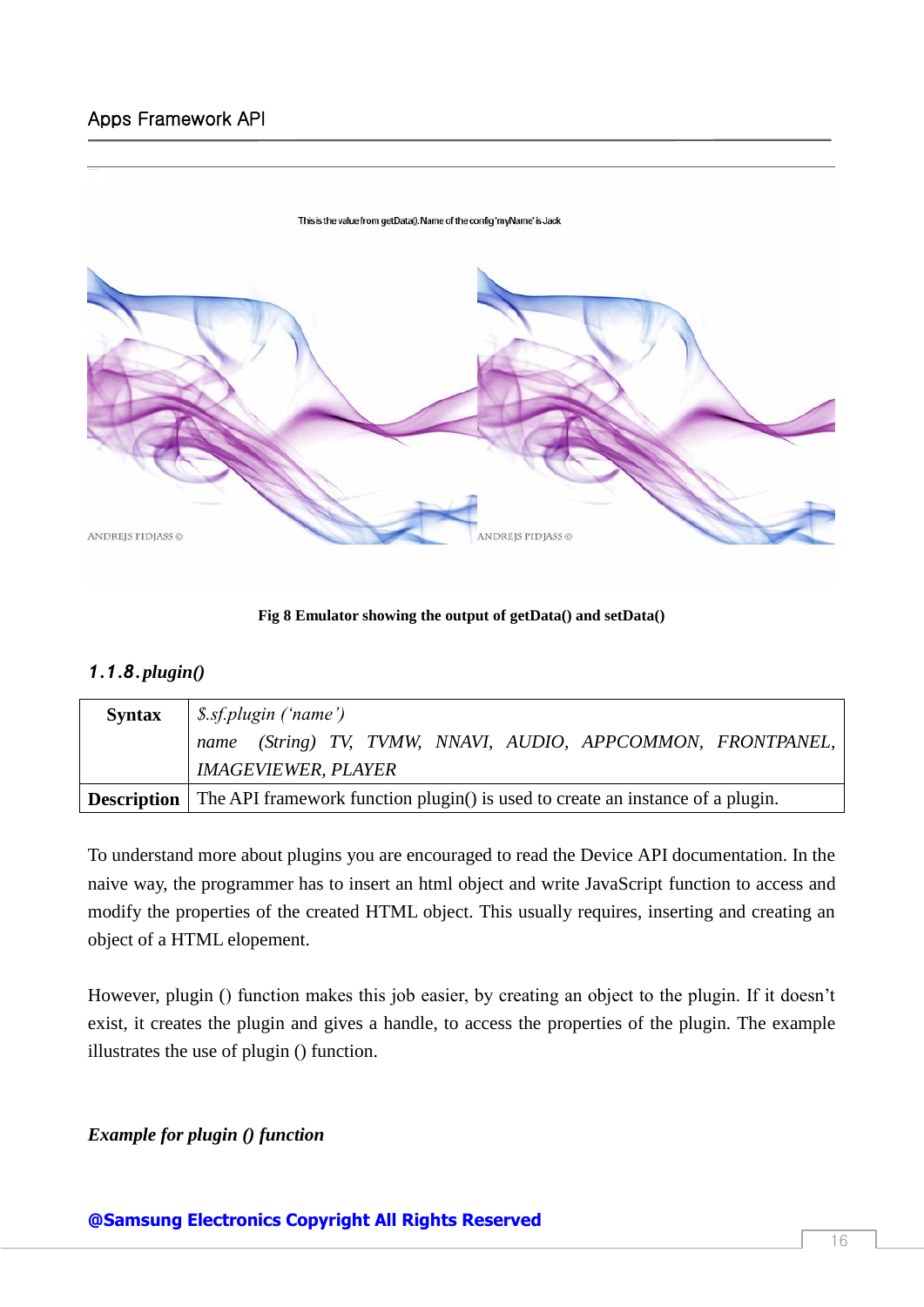To understand the plugin() function well, create a scene with 3 buttons and a label. Each button corresponds to the name of a Plugin() function. And the label displays the value returned by the plugin property.

- *Step1*: -Create a scene with 3 buttons and a label. Export the design to the Samsung Smart TV SDK.
- *Step2:* Write code to navigate between the 3 buttons as explained in the Nesting Scenes example program. It's not shown here again.
- *Step3*: Now write code for each button as shown below to create an object of the plugin and access its properties. To know more about the different plugins available and its object's properties, refer to the DeviceAPI documentation. Add the following code in the ENTER key case of the handleKeyDown function.

```
case $.sfKey.ENTER:
            if(this.index == 1) // refers the button index number (in this case button 1)
 {
                  var tvObj = $.sf.plugin('Audio');
                  var vol = tvObj.GetVolume();
                   var mute = tvObj.GetSystemMute();
                   $('#svecLabel_UZIQ').html("System Volume" + " " + vol +", " + "System Mute?" +" " +mute );
 }
                     if(this.index == 2)
 {
                   var scObj = $.sf.plugin('AppCommon');
                   var ans = scObj.RegisterAllKey( );
                  $('#svecLabel_UZIQ').html("Is all key registered? " + ans );
 }
               if(this.index == 3)
 {
                   var winObj = $.sf.plugin('NNavi');
                   var res = winObj.GetModelCode();
                $('#svecLabel_UZIQ').html("ModelNumber is " + " " +res );
 }
                            break;
```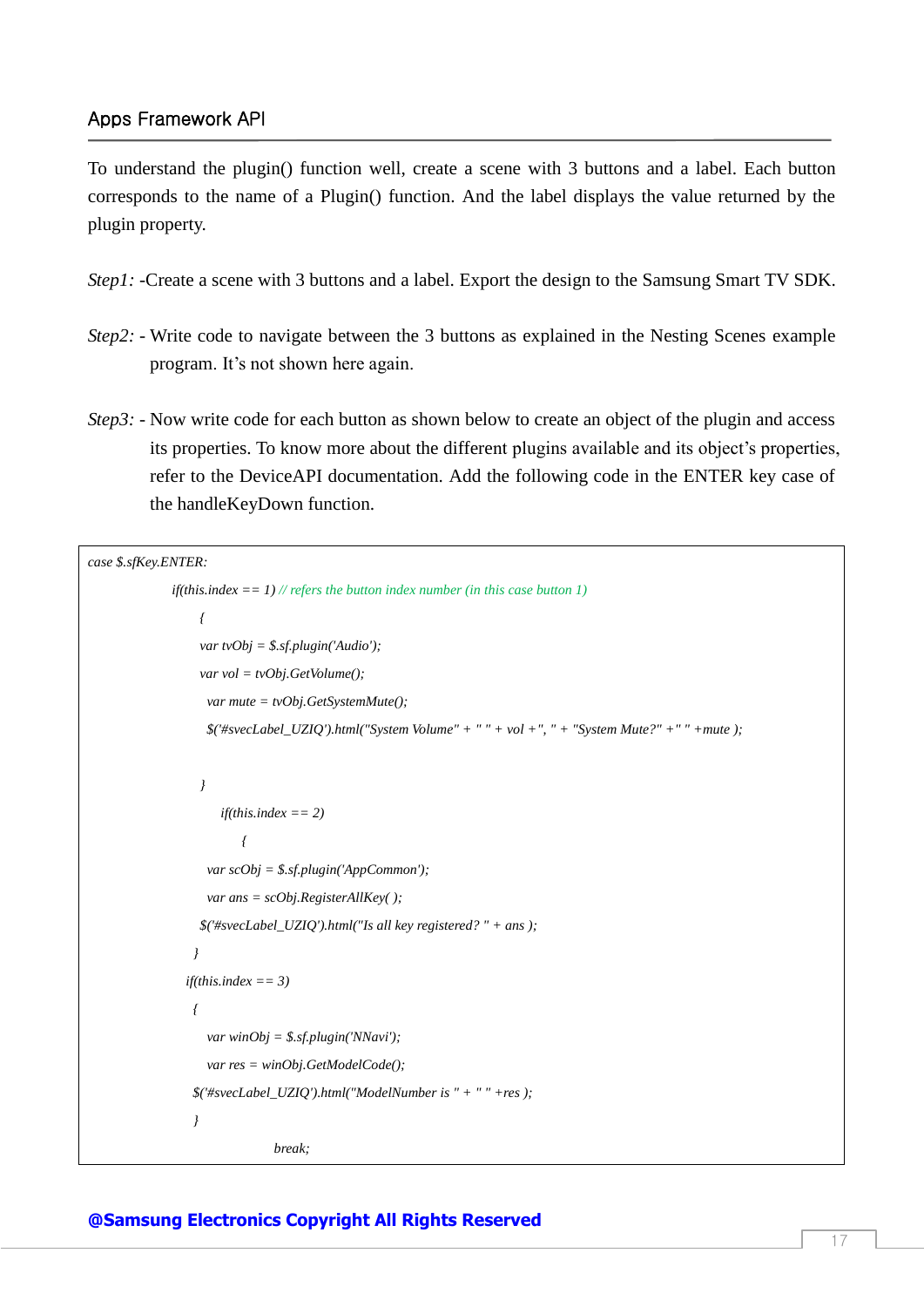The emulator output of the code is shown.



**Fig 10 Emulator showing the output of plugin()**

This ends the illustration for the Framework API functions. You are ready to experiment it all by yourself.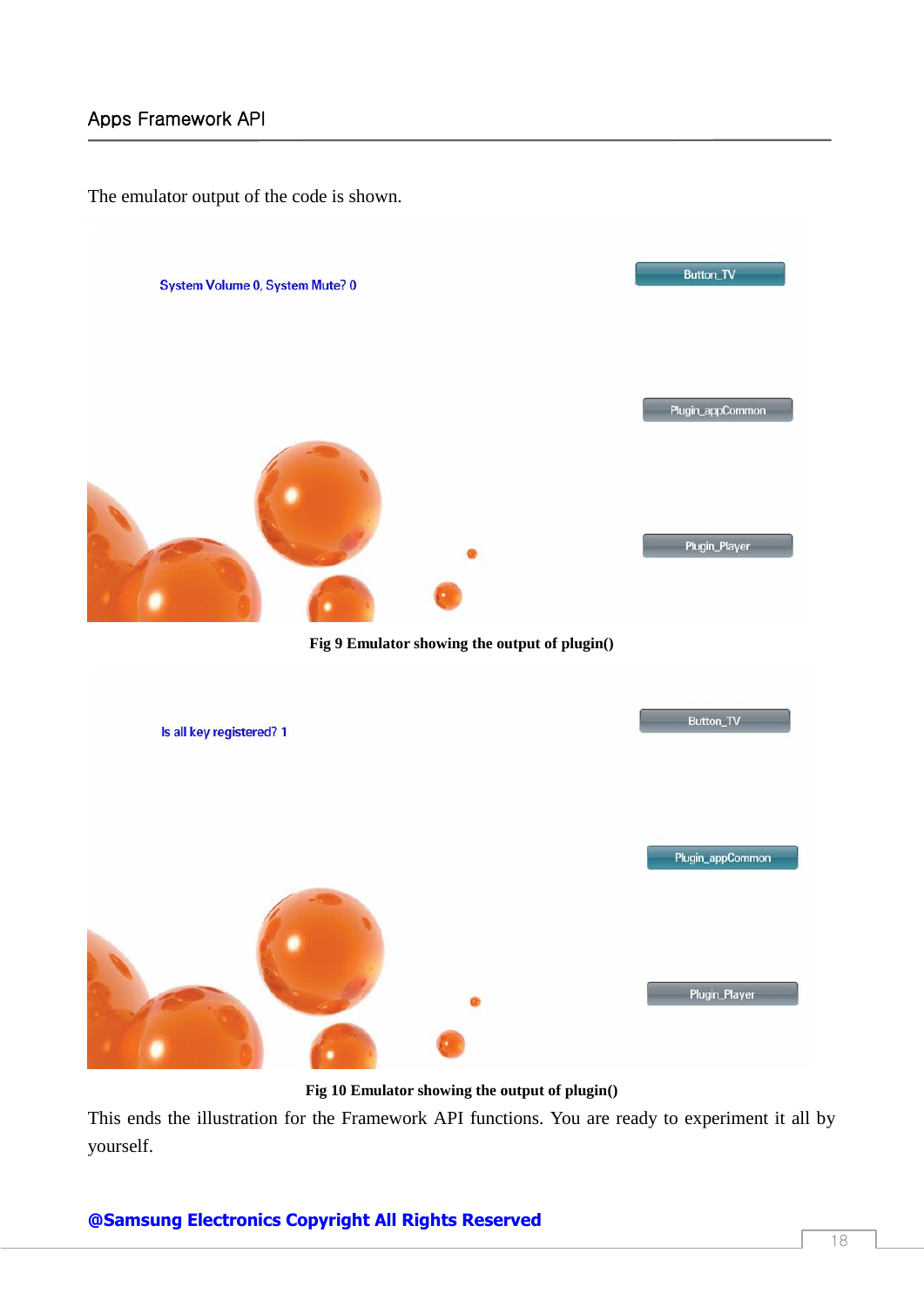### <span id="page-18-0"></span>**1.2. Key Event Function**

#### <span id="page-18-1"></span>*1.2.1.Block()*

This section describes a Key Event Function that would be very useful while creating an Samsung Smart TV application. Block() function is a key event function that is used to block the default action of the RETURN and the EXIT key. As known already, RETURN key takes the application to the Contents Home/Application Manager and EXIT key takes it to the TV screen. Note that the block() function is used to block only the RETUN and EXIT keys and cannot be used to block any other key.

Quite often the application of block() function is very useful. For instance, consider that an application is displaying a popup box. The application exits to the application manager or TV screen when the RETURN or EXIT keys are pressed. However, if the default action is not required to happen, until the user has selected a response for the popup, block the default action of the RETURN and EXIT keys when the popup is displayed. In the example that follows one such illustration is given. To see how it works, do as follows.

#### **Example**

- *Step1:* Create two scenes in the WYSIWYG area with a label in each scene with appropriate text (just to know which scene you are in). And add a popup box in the Scene2.
- *Step2:-* Now export the Scenes to the Samsung Smart TV SDK. Write a program to switch between Scenes just as in the tutorial shown for show(), focus() and hide() functions. Now there is an application that can switch between scenes.
- *Step3:* Now in Scene2, write a code to display the popup box. Displaying a popup box has already been explained in tutorial of get() function. Now that a popup is displayed, add the code to block the RETURN and EXIT keys when the popup is displayed.
- Step4: When block() function is given within the cases of RETURN and EXIT keys, it always blocks the action of the RETURN and EXIT keys. To test how this works, add the following code in Scene1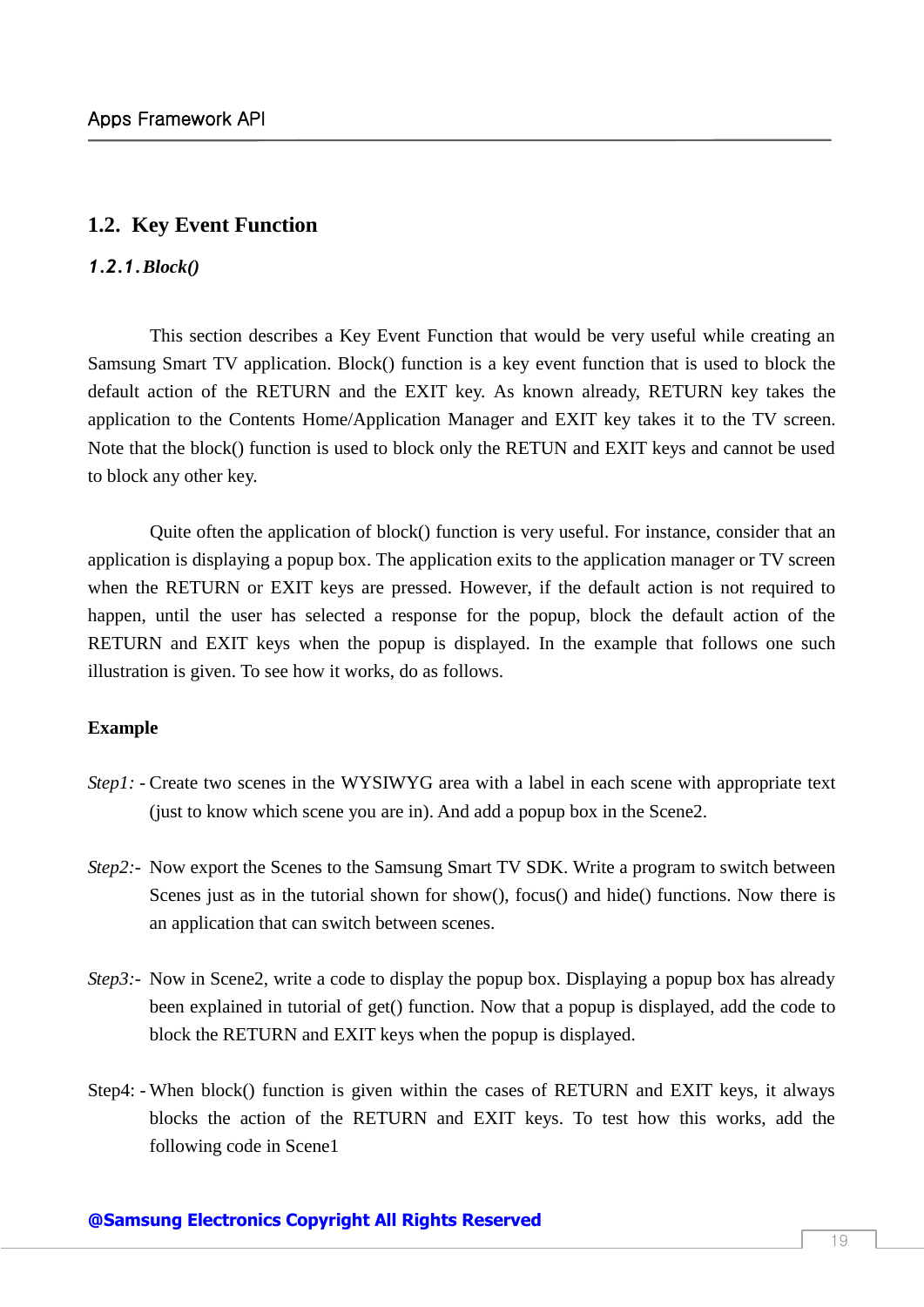| case \$.sfKey.RETURN:   |  |  |
|-------------------------|--|--|
| $$.s$ f $Key.block($ ); |  |  |
| break;                  |  |  |
| case \$.sfKey.EXIT:     |  |  |
| $$.s$ f $Key.block()$ ; |  |  |
| break;                  |  |  |

Now run the application in Emulator with Contents Home (Emulator -> Run emulator with Contents Home) . Within the application, while in Scene1, if the RETURN or EXIT keys are pressed, it is seen that the application does not exit to the Contents Home/Application Manager or the TV.

*Step5: -* Now in Scene2, block the RETURN and EXIT keys only when the popup is displayed using some special condition.

```
function SceneScene2(options) {
         this.options = options;
    this.bool = l;
     }
case $.sfKey.RIGHT:
                  this.bool = this.bool+1;
                    $('#svecPopup_5KT5').sfPopup('show');
                         break;
case $.sfKey.RETURN:
                   if(this.bool==2)
                   { $.sfKey.block();
 }
                   else { }
                   break;
    case $.sfKey.EXIT:
                     if(this.bool==2)
                   { $.sfKey.block();
 }
                   else { }
```